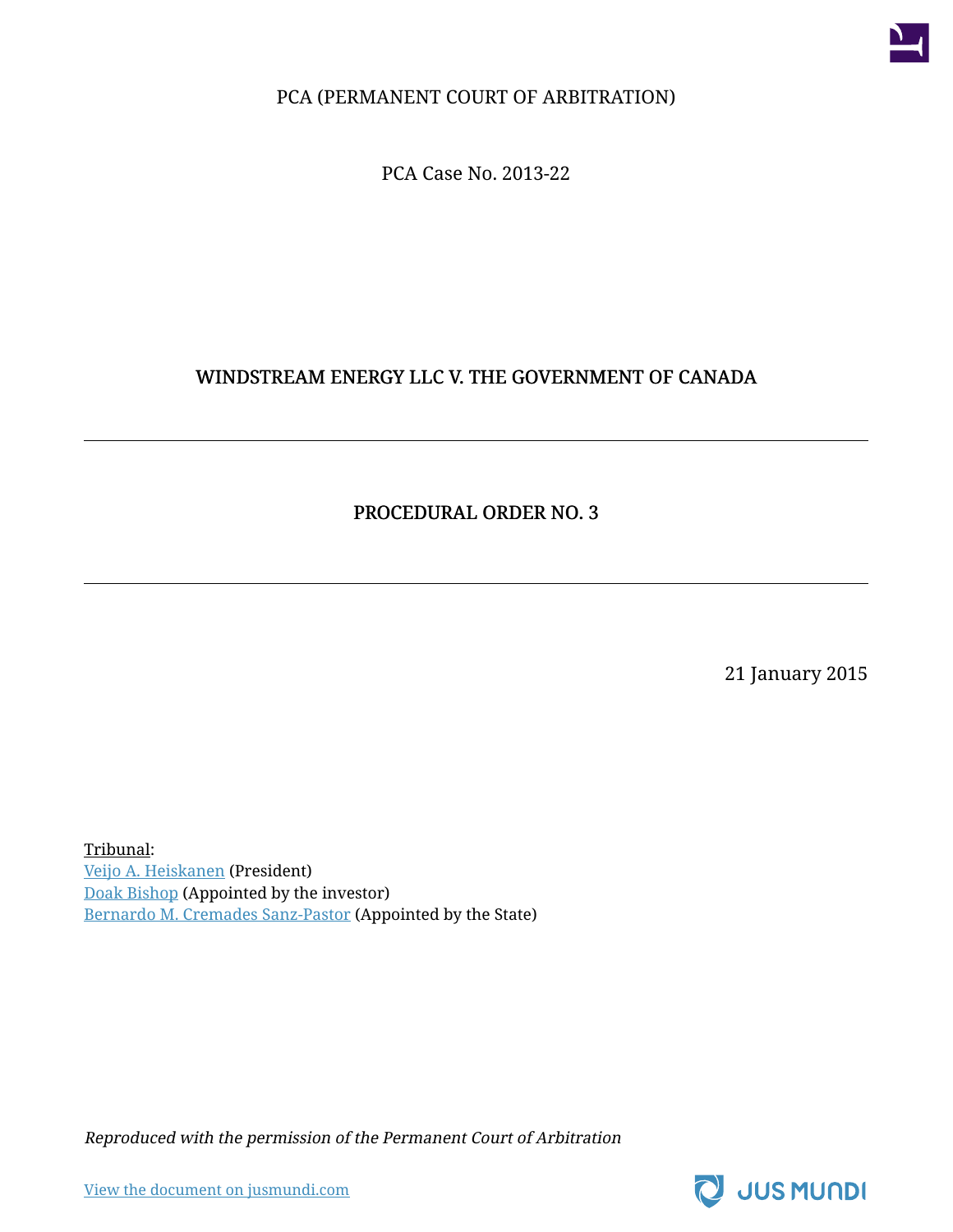#### Table of Contents

| a) The Claimant's request that the Respondent be ordered to disclose the identity of the individual from the<br>Premier's Office who was most directly involved with the decision to implement the moratorium on offshore wind          |  |
|-----------------------------------------------------------------------------------------------------------------------------------------------------------------------------------------------------------------------------------------|--|
| b) The Claimant's request that the individual identified by the Respondent shall appear before a certified court<br>reporter in Toronto, Ontario, to be examined for discovery by counsel for the Claimant to answer questions relating |  |

[to decision to implement the moratorium on offshore wind development..................................................................................](#page-8-0) 7 [c\) The Claimant's request that if that individual will not appear voluntarily to be examined for discovery, the](#page-9-0) [Tribunal grants the Claimant its approval to seek an order from the Ontario Superior Court of Justice for assistance in](#page-9-0) compelling the attendance of the individual [.........................................................................................................................................](#page-9-0) 8

[d\) The Claimant's alternative request that the Tribunal order the Premier's Office to restore the available back-up](#page-9-1) [tapes and search the restored documents for documents responsive to the Claimant's document request #25................](#page-9-1) 8

[e\) The Claimant's request that the Tribunal order the Respondent to disclose to the Claimant and to the Tribunal](#page-10-0) [the search processes it used to identify the documents responsive to documents requests #22, 27, 28, 29, and 56..........](#page-10-0) 9

| f) The Claimant's request that the Respondent identify and disclose to the Claimant and to the Tribunal the lacunae  |
|----------------------------------------------------------------------------------------------------------------------|
| in its search processes that led to the above documents not being produced in response to document requests #22, 27, |
|                                                                                                                      |
| g) The Claimant's request that the Respondent conduct further and better searches for documents responsive to        |
| requests #22, 27, 28, 29, and 56 as may be agreed with the Claimant, or ordered by the Tribunal failing such         |
|                                                                                                                      |

[4 THE TRIBUNAL'S DECISION................................................................................................................................................................10](#page-11-0)

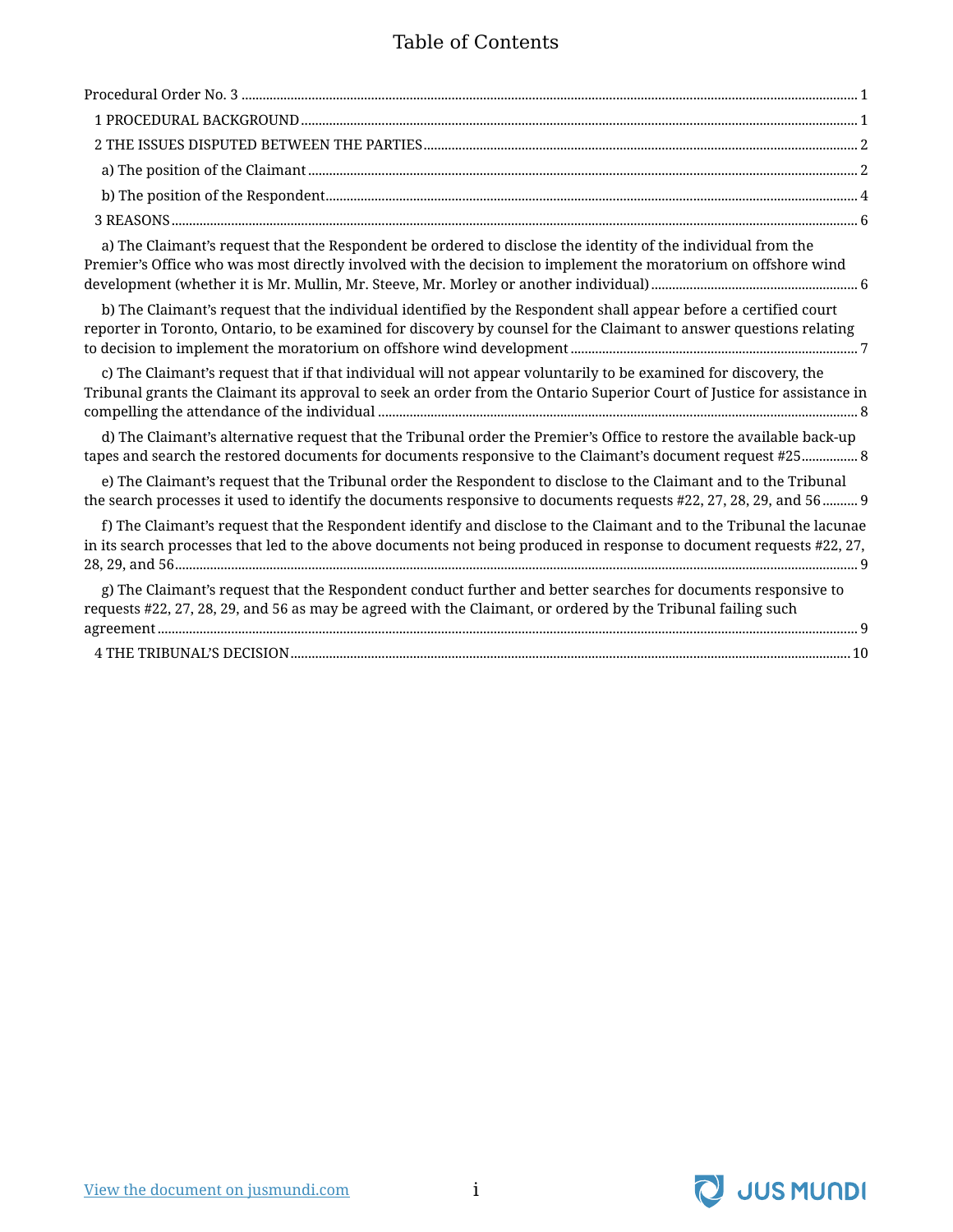# Procedural Order No. 3

<span id="page-2-0"></span>Pursuant to Sections 4.2 and 16.1 of Procedural Order No. 1 dated 16 September 2013 (as amended), the Tribunal issues the following Procedural Order.

### <span id="page-2-1"></span>1 Procedural background

- 1.1. On 7 November 2014, the Claimant wrote to the Tribunal seeking "assistance in connection with certain issues that have arisen among the parties during the document production process." According to the Claimant, the issues related to (a) a lack of documents produced by Canada from the Premier's Office of the Government of Ontario, and (b) discrepancies between the amount of documents produced by Canada from the Government of Ontario's Ministry of Natural Resources, Ministry of the Environment and Ministry of Energy, as opposed to the amount of documents obtained by the Claimant from these Ministries through access to information requests. The Claimant requested the Tribunal to issue various procedural orders on this basis.
- 1.2. By letter dated 18 November 2014, the Respondent provided comments on the Claimant's requests.
- 1.3. By letter dated 24 November 2014, the Claimant submitted a reply to the Respondent's comments.
- 1.4. By letter dated 28 November 2014, the Respondent submitted its comments on the Claimant's reply.
- 1.5. On 15 December 2015, the Tribunal wrote to the Parties, noting the Respondent's statement that there are no current staff members of Premier Wynne's office that were also senior staff members or members of the policy division in Premier McGuinty's office. As such, there is no individual at the current Premier's Office who can speak to the deferral on onshore wind with direct knowledge of what happened in 20 II.

The Tribunal requested that the Respondent clarify by 18 December 2014 whether it was in a position to identify the individual in the former Premier's Office who was most directly involved in the decision on the deferral/moratorium on onshore wind development, whether or not she or he was a staff member in the current Premier's Office.

- 1.6. On 18 December 2014, the Respondent wrote to the Tribunal stating that it was not in a position to identify at the time the individual concerned, but indicated that it would make relevant inquiries and would update the Tribunal on progress by 7 January 2015.
- 1.7. On 22 December 2014, the Claimant wrote to the Tribunal, stating that new information relevant to its request for discovery had been disclosed as a result of a legal proceeding in Ontario, and requesting an opportunity to submit this new information to the Tribunal.



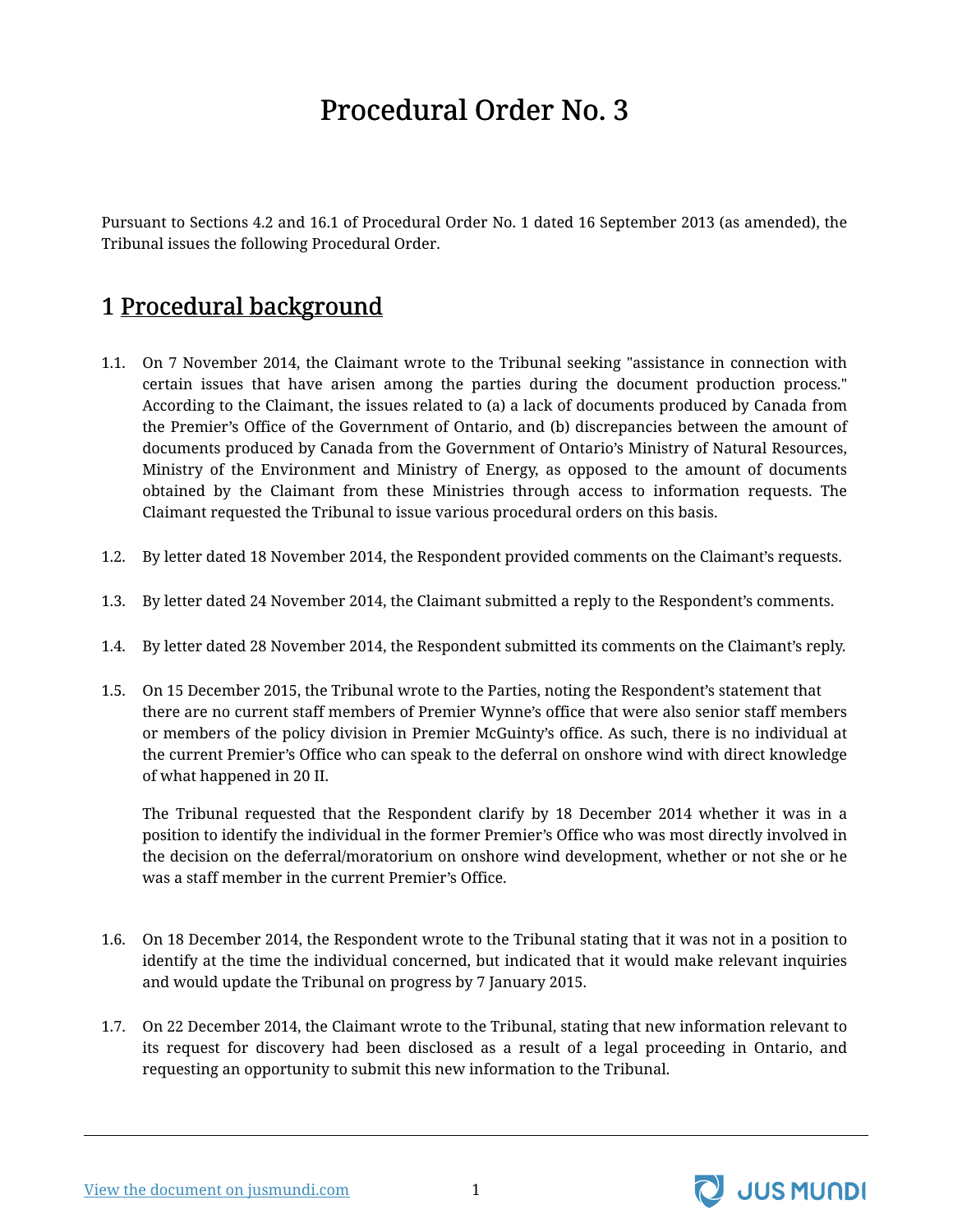- 1.8. On 23 December 2014, the Tribunal invited the Respondent to provide its comments on the Claimant's communication of 22 December 2014 by 30 December 2014. The Tribunal subsequently extended this deadline until l7 January 2015, at the Respondent's request.
- 1.9. On 7 January 2015, the Respondent submitted a response to the Tribunal's query of 15 December 2014, as well as its comments on the Claimant's communication of 22 December 2014.
- 1.10. On 8 January 2015, the Tribunal decided to allow the Claimant to submit the new information referred to in the Claimant's email of 22 December 2014 by 9 January 2015, giving an opportunity to the Respondent to respond to any such new information by 14 January 2015.
- 1.11. On 9 January 2015, the Claimant submitted the new information referred to in its email of 22 December 2014.
- 1.12. On 14 January 2015, the Respondent submitted its comments on the Claimant's new information.
- 1.13. On 20 January 2015, the Respondent filed its Counter-Memorial, together with supporting evidence.

#### <span id="page-3-0"></span>2 The issues disputed between the Parties

2.1. The Parties' positions on the disputed issues that are addressed in this Procedural Order can be summarized as follows.

### <span id="page-3-1"></span>a) The position of the Claimant

- 2.2. According to the Claimant, two issues have arisen in the context of the document production process, relating to "(a) a lack of documents produced by Canada from the Premier's Office of the Government of Ontario; and (b) discrepancies between the amount of documents produced by Canada from the Government of Ontario's Ministry of Natural Resources ('MNR'), Ministry of the Environment ('MOE') and Ministry of Energy ('MEI') as opposed to the amount of documents obtained by Windstream from these Ministries through access to information requests."
- 2.3. As to the first issue, the Claimant points out that in its Request to Produce dated 16 October 2013, at #25, it had requested from the Respondent [a]ll documents in the possession, power or control of the Premier's Office related to the consideration and implementation of the moratorium on the development of offshore wind projects, announced on February 11, 2011, including documents of Dalton McGuinty, Jameson Steeve, Dave Gene, Sean Mullin and Chris Morley.
- 2.4. The Claimant points out that the Respondent had agreed "to have the Premier's Office search for all relevant and material documents" falling under the Claimant's request.
- 2.5. The Claimant contends that the Respondent in the course of its document production "has produced

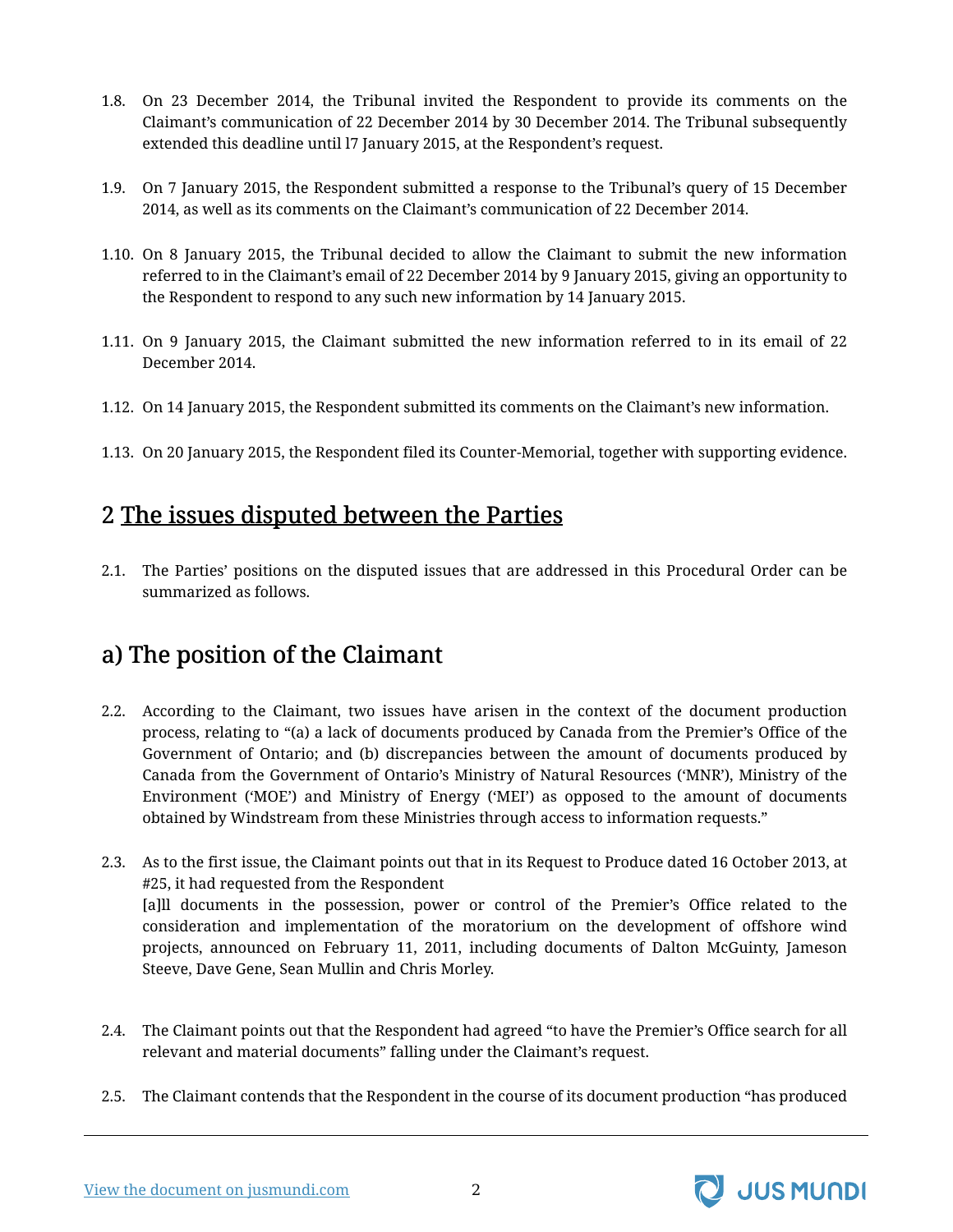no documents emanating from the Premier's Office from the period leading up to the February 11, 2011 moratorium or from the period immediately following the imposition of the moratorium that are responsive to document request #25." The Claimant argues that, since "the decision to implement the moratorium emanated from the Premier's Office," it is "implausible that no documents were ever created by Premier's Office staff, and that no emails were ever exchanged amongst Premier's Office staff concerning the decision to implement the moratorium."

- 2.6. The Claimant states that the Respondent "has advised that the e-mail accounts for Mr. Mullin, Mr. Morley and Mr. Steeve were decommissioned following their departure from the Premier's Office" and "are therefore not available to be searched for documents responsive to the Claimant's document requests." The Claimant further explains that the Respondent has advised that any restoration of back-up tapes that might include documents from the e-mail accounts of Mr. Mullin and Mr. Morley would be "an extremely costly, time-consuming and uncertain process."
- 2.7. In the circumstances, the Claimant requests that, "in lieu of documentary discovery, the Premier's Office staff member who was the most closely involved with the decision to implement the moratorium be compelled to attend an examination for discovery in Toronto to answer questions about that decision, and the decision to apply the moratorium to Windstream." According to the Claimant, under Article 4(9) of the IBA Rules on the Taking of Evidence in International Arbitration, "the Tribunal may take whatever steps are legally available to it ... to obtain the testimony of a witness who will not appear voluntarily, if the Tribunal determines that the testimony of that witness would be relevant to the case and material to its outcome." The Claimant refers to the proceedings in Champion Trading Company Ameritrade International, Inc. v. Arab Republic of Egypt as an example of a case where a tribunal granted the claimant's motion "for permission to conduct limited discovery and for the production of documents." <sup>1</sup>
- 2.8. The Claimant further submits that, during the Procedural Hearing in the present arbitration held on 5 September 2013, "[t]he Tribunal did not reach a decision on whether or not it would be permissible to call a witness for discovery," but rather left the issue open for a later decision in case it was raised by one of the parties in the course of the proceedings. The Claimant adds that "[i]f required, the assistance of Canadian courts may be sought by the Tribunal, or by Windstream with the approval of the Tribunal, to compel the witness' attendance at an examination for discovery" pursuant to Article 27 of Canada's Commercial Arbitration Code.
- 2.9. As to the second issue, the Claimant alleges that it has received through two requests made under Ontario's Freedom of Information and Protection of Privacy Act ("FIPPA") "a large number of documents" from the Government of Ontario's Ministry of Natural Resources that "(1) are responsive to Windstream's document requests, and (2) were not included in Canada's productions." The Claimant specifically lists a number of documents received through this process and submitted with its Memorial, which it says are responsive to some of the document production requests included in its Request to Produce dated 16 October 2013. In addition, the Claimant contends that "there are ... hundreds of other responsive documents received through the Claimant's FIPPA requests and not included in Canada's productions that the Claimant has not filed as exhibits to the Memorial."
- 2.10. The Claimant further alleges that FIPPA requests made to the Government of Ontario's Ministry of

<sup>1</sup> Champion Trading Company Ameritrade International, Inc. v. Arab Republic of Egypt, ICSID Case No. ARB/02/9, para. 15.

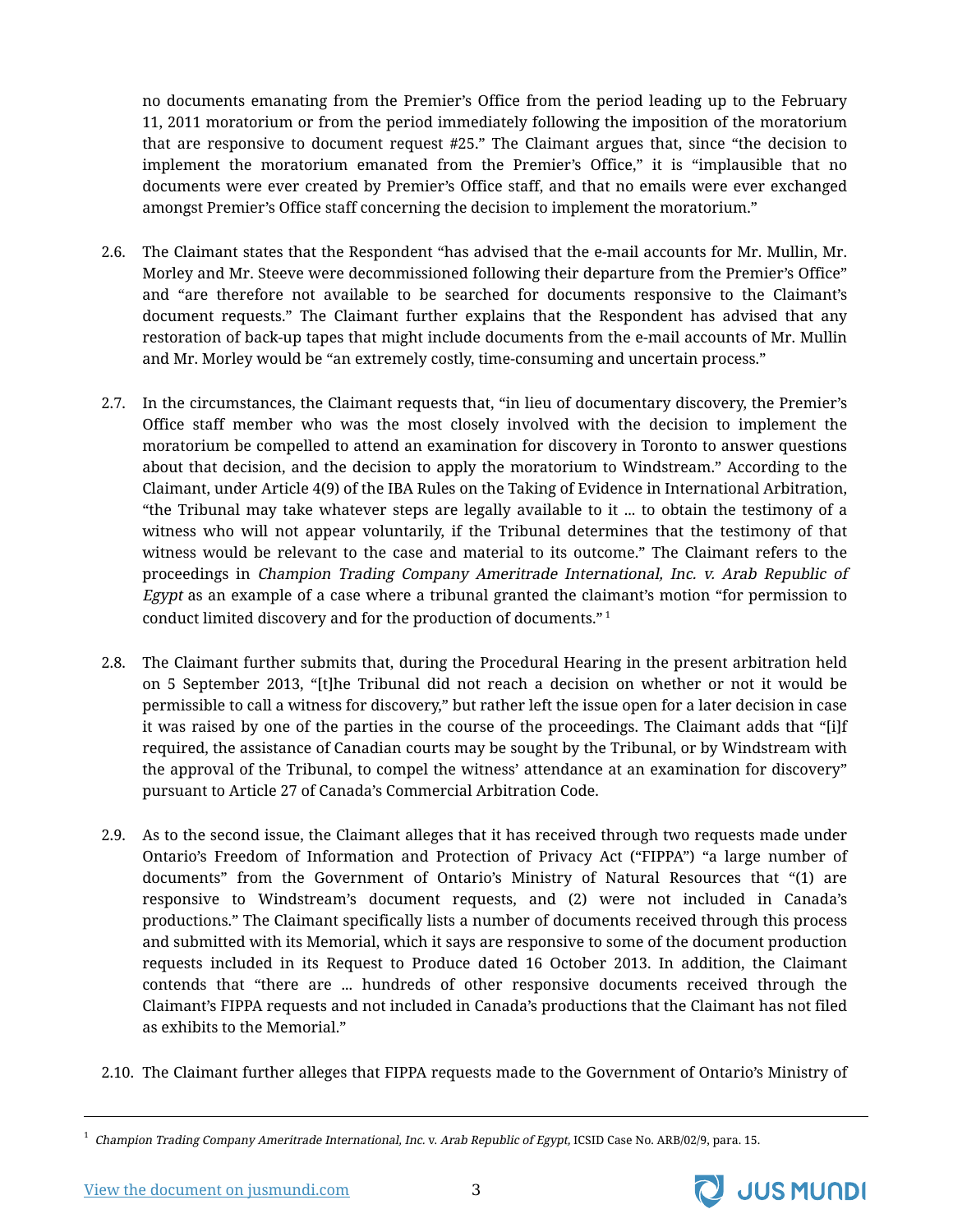Energy and the Government of Ontario's Ministry of the Environment that are "substantially similar" to the requests contained in the Claimant's Request to Produce dated 16 October 2013, at #28 and #29, yielded over 60,000 and 70,000 pages of responsive records, respectively. The Claimant points out that this is "significantly more" than the 3,357 pages and 6,684 pages produced by the Respondent in response to the Claimant's corresponding requests in its Request to Produce. While acknowledging that the difference in page numbers might partly be explained by differences in time frames and the wording of the relevant requests, the Claimant sees a "substantial discrepancy," which it says suggests "that responsive documents were not produced."

- 2.11. The Claimant submits that the fact that "documents were not produced by Canada, although responsive to Windstream's document requests, calls into question the comprehensiveness of Canada's searches for documents that are relevant and responsive to Windstream's document requests." As a consequence, the Claimant submits that the Tribunal should order the Respondent to "conduct further and better searches," using its power under Article 27(3) of the UNCITRAL Rules.
- 2.11. As to the first issue, the Claimant requests the Tribunal to order as follows:

1. "Canada shall disclose the identity of the individual from the Premier's Office who was most directly involved with the decision to implement the moratorium on offshore wind development (whether it is Mr. Mullin, Mr. Steeve, Mr. Morley or another individual);"

2. "The individual identified by Canada shall appear before a certified court reporter in Toronto, Ontario to be examined for discovery by counsel for Windstream to answer questions relating to the decision to implement the moratorium on offshore wind development;"

3. "If that individual will not appear voluntarily to be examined for discovery, the Tribunal grants Windstream its approval to seek an order from the Ontario Superior Court of Justice for assistance in compelling the attendance of the individual;" and

4. Alternatively to the above requests, "the Premier's Office [shall] restore the available backup tapes and search the resulting restored documents for documents responsive to Claimant's document request #25."

2.12. As to the second issue, the Claimant requests the Tribunal to order the Respondent to: 1. "Disclose to Windstream and to the Tribunal the search processes it used to identify documents responsive to document requests #22, 27, 28, 29 and 56;"

2. "Identify, and disclose to Windstream and to the Tribunal, the lacunae in its search processes that led to the above documents not being produced in response to document requests #22, 27, 28, 29 and 56;" and

3. "Conduct any further and better searches for documents responsive to requests #22, 27, 28, 29 and 56 as may be agreed with Windstream, or ordered by the Tribunal failing such agreement."

#### <span id="page-5-0"></span>b) The position of the Respondent

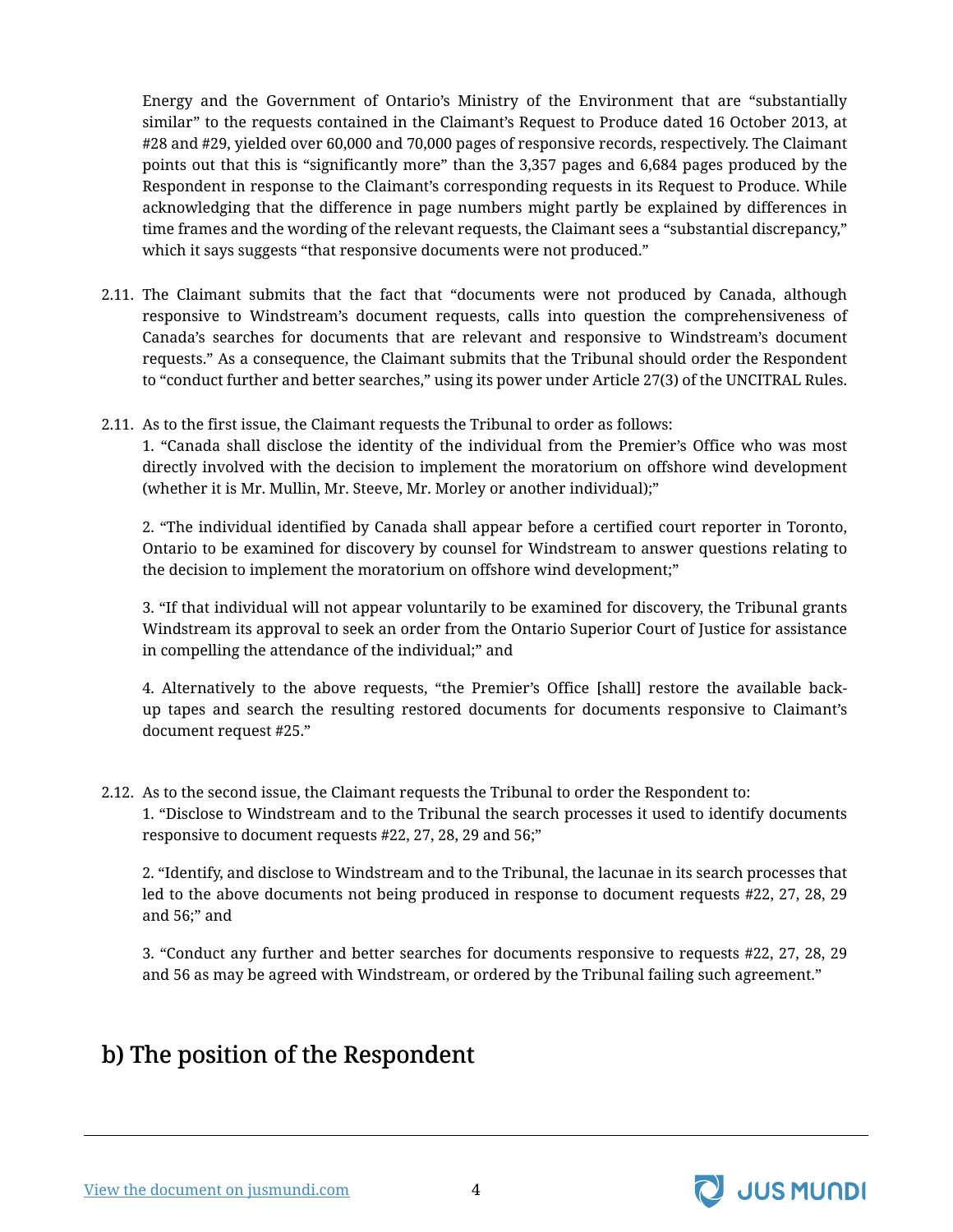- 2.13. In response to the first issue raised by the Claimant, the Respondent submits that it has in fact "produced dozens of emails involving the Premier's Office that are responsive to the Claimant's document requests." The Respondent points out that "the culture within the Premier's Office was predominantly verbal," that this "is typical for high-level government deliberations," and that, as a consequence, "the number of documents produced is more than reasonable." According to the Respondent, therefore, "there is no basis for the Claimant's request for further discovery from the Premier's Office," which "should be dismissed on that basis alone." In addition, the Respondent also considers the Claimant's request to be "outside of the jurisdiction of this Tribunal, premature, unreasonably burdensome and unlikely to yield any information of value."
- 2.14. In particular, as to the Claimant's request for the Respondent to identify "the individual from the Premier's Office who was most directly involved with the decision to implement the moratorium on offshore wind development," the Respondent points out that "[t]here is no individual at the current Premier's Office who can speak to the deferral on offshore wind with direct knowledge of what happened in 2011." The Respondent states that all the individuals who could have direct knowledge, including those identified by the Claimant, are now "private citizen[s] outside of the control of Canada or Ontario."
- 2.15. According to the Respondent, "[t]he Tribunal has no authority to order these third parties to appear for oral examination" as "they have not consented to the jurisdiction of the Tribunal." The Claimant's reference to the decision of the tribunal in Champion Trading Company and Ameritrade International, Inc. v. Arab Republic of Egypt would appear inappropriate, as the respondent in that case was instructed "to produce public officials for oral examination for discovery, not independent third parties."
- 2.16. The Respondent also submits that allowing the Claimant to seek an order from the Ontario Superior Court of Justice compelling the attendance of an identified individual at an oral examination would be premature at this stage of the arbitration. The Respondent states that it "is not aware of any NAFTA tribunal that has ordered oral testimony to be provided during the discovery phase of an arbitration," and points out that the tribunals in *Bilcon of Delaware et al. v. Government of Canada*  $^2$ and *Methanex Corporation v. United States of America* <sup>3</sup> refused to do so. The Respondent explains that it envisages to address the Claimant's allegations about the role of the Premier's Office in its upcoming written submissions, and takes the view that the Claimant's request for the Tribunal to "abandon the normal process of obtaining and presenting evidence ... should be rejected."
- 2.17. Addressing the Claimant's alternative request that the back-up tapes be restored, the Respondent points out that it is "highly unlikely" that the tapes contain "any relevant information for the period December 2010 to February' 2011," and that requesting the Respondent to go through what "would be an extremely costly, time-consuming and complicated process for uncertain and likely very limited gain" would place an "unreasonable burden" on the Respondent. For that reason, the Claimant's alternative request should also be denied.
- 2.18. As to the second issue raised by the Claimant, the Respondent takes the view that "the fact that there



 $^2\,$  Bilcon of Delaware et al. v. Government of Canada, UNCITRAL (1976), PCA Case No. 2009-4, Letter from the tribunal to the parties dated 30 Dec. 2010.

 $^3$  Methanex Corporation v. United States of America, UNCITRAL (1976), Final Award of the Tribunal on Jurisdiction and Merits, part II, Chapter G, pp. 10-12.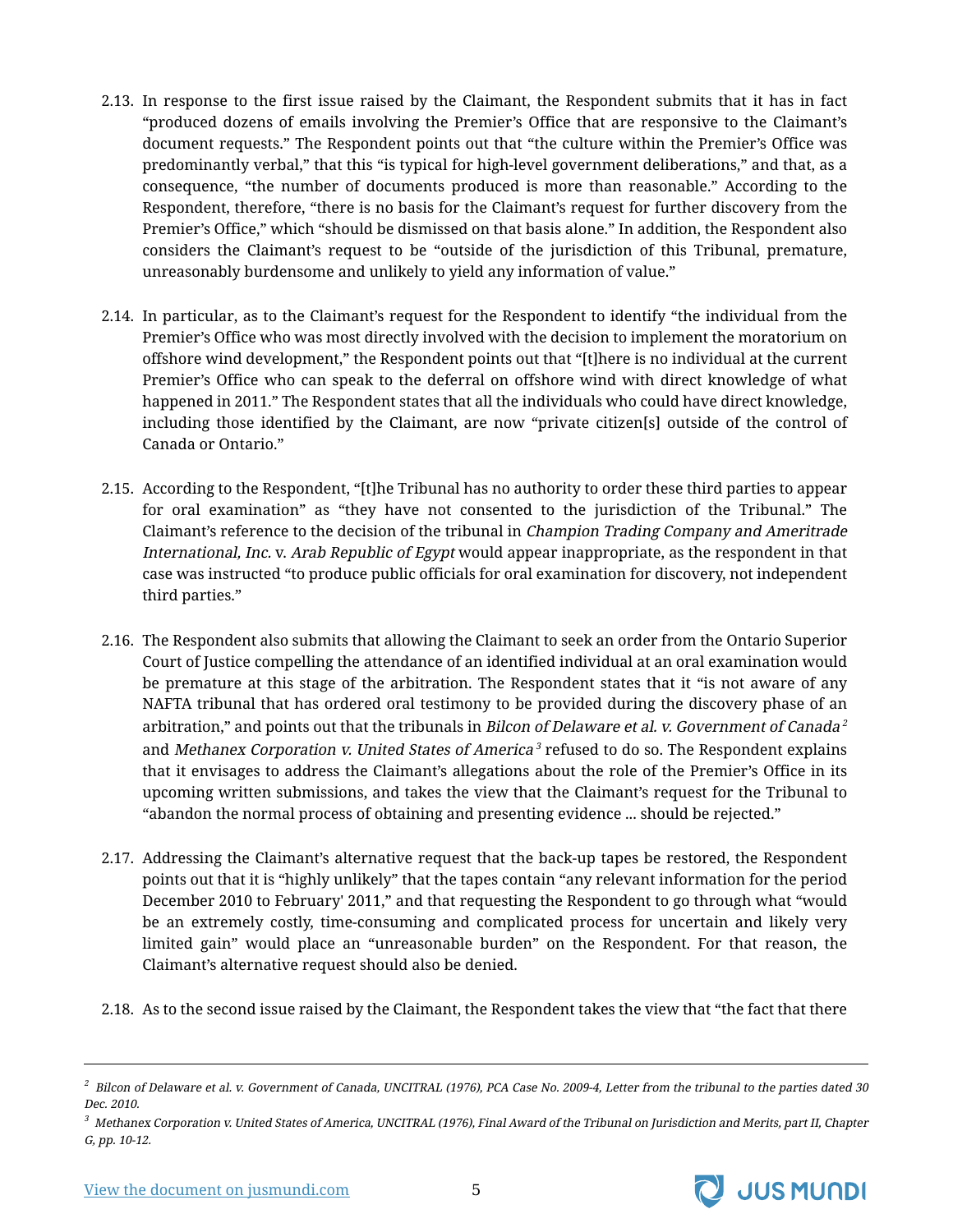are discrepancies between the documents produced within this arbitration and those responsive to a FIPPA request is neither remarkable nor problematic." The Respondent suggests that "the Claimant inadvertently misled the Tribunal when it suggested that their outstanding FIPPA requests would lead to the production of 70,000 pages from the Ministry of the Environment and Climate Change and 60,000 pages from the Ministry of Energy." According to the Respondent, the page estimates relate to "records that need to be reviewed, not the number of pages that are actually responsive to the Claimant's requests."

- 2.19. The Respondent further claims that any actual discrepancies identified by the Claimant "are *de* minimis" when compared against the volume of documents produced by the Respondent. The Respondent claims that, given the voluminous case record, "it is impossible to guarantee that some documents will not be inadvertently overlooked," and that the fact that some documents "were inadvertently not produced does not provide evidence of any systematic deficiencies ... that would warrant the granting of any relief by the Tribunal."
- 2.20. As to the Claimant's request that the Respondent disclose "the search processes it used to identify" responsive documents and "the lacunae in its search processes that led to the above documents not being produced," the Respondent notes that these communications are "protected by both solicitorclient privilege and litigation privilege," pointing to Article 9(2/b) of the IBA Rules on the Taking of Evidence in International Arbitration, Article 7.4 of Procedural Order No. 1, and the Bilcon case.
- 2.21. As to the Claimant's request for the Respondent to "re-do its document search and production," the Respondent claims that it "would place an unreasonable burden" with "significant costs" on the Respondent and "disrupt the whole arbitration." According to the Respondent, such consequences could not be justified by the mere "fact that ten additional documents were discovered, ... especially since the Claimant has already obtained ... these additional documents as a result of the FIPPA process." The Respondent submits that, even if the number of documents that were inadvertently not provided through the document production process were higher, this would not alter "the conclusion that there are only minor differences" between the documents obtained by the Claimant through its FIPPA request and the documents produced within this arbitration.
- 2.22. As a consequence, according to the Respondent, all of the Claimant's requests should be denied.

#### <span id="page-7-0"></span>3 Reasons

<span id="page-7-1"></span>a) The Claimant's request that the Respondent be ordered to disclose the identity of the individual from the Premier's Office who was most directly involved with the decision to implement the moratorium on offshore wind development (whether it is Mr. Mullin, Mr. Steeve, Mr. Morley or another individual)

3.11. The Claimant initially made this request in its submission of 7 November 2014.

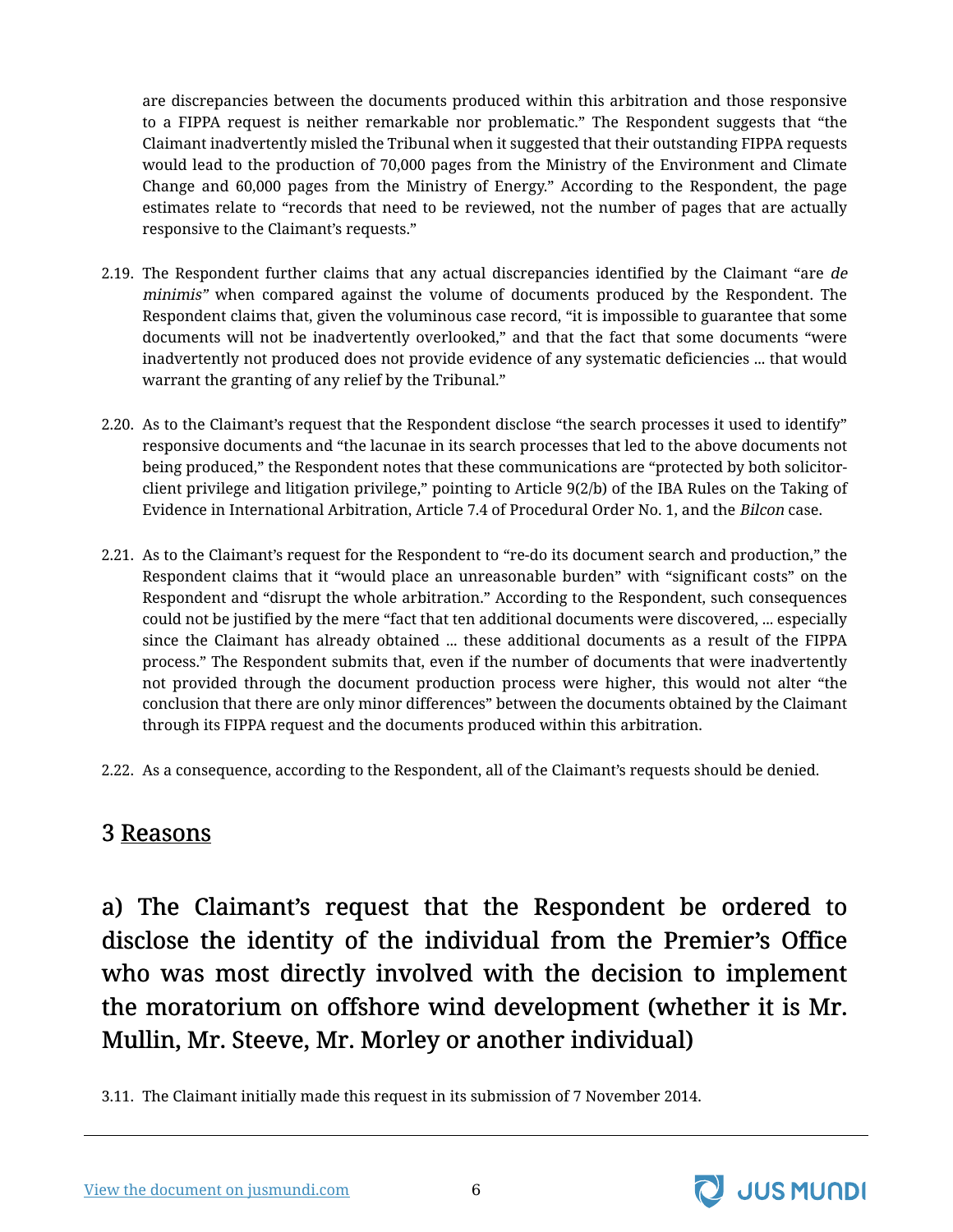- 3.12. The Respondent argued, in response, that the request should be denied as none of the three individuals mentioned is any longer working with the Government, and there are no current staff members that were also senior staff members or members of the policy division in the previous Premier's Office. Consequently, "there is no individual at the current Premier's Office who can speak to the deferral on offshore wind with direct knowledge of what happened in 2011."
- 3.13. The Claimant subsequently developed its position, stating that as a result of its review of the documents described in its 7 November 2014 letter, it had identified Mr. Sean Mullin "as being one of the people at the former Premier's Office most involved in the decision to impose the moratorium on onshore wind development."
- 3.14. The Respondent in its letter of 14 January 2015 did not comment on whether Mr. Mullin was the relevant individual, noting that "[t]he decision to defer offshore wind development was a ministry level decision, which Canada will explain in detail in its Counter-Memorial."
- 3.15. Given that the Claimant has been able to identify the relevant individual on the basis of the documents produced, the Tribunal considers that the Claimant's request to order the Respondent to identify the relevant individual has become moot.

## <span id="page-8-0"></span>b) The Claimant's request that the individual identified by the Respondent shall appear before a certified court reporter in Toronto, Ontario, to be examined for discovery by counsel for the Claimant to answer questions relating to decision to implement the moratorium on offshore wind development

- 3.16. The Claimant initially made this request in its submission of 7 November 2014.
- 3.17. The Respondent initially argued that the request should be denied as none of the three individuals mentioned is any longer working with the Government, and there are no current staff members that were also senior staff members or members of the policy division in previous Premier's Office. All relevant individuals, including Messrs. Mullin, Steeve and Morley, are now private individuals.
- 3.18. As noted above, the Claimant in its letter of 9 January 2015 indicated that it had identified the relevant individual as Mr. Mullin. The Claimant requested that, should the Tribunal decide to make the order requested by the Claimant in its 7 November 2014 letter, the order should name Mr. Mullin "as the appropriate witness to appear for discovery voluntarily or, if necessary, by being compelled to do so." The Claimant argued that the new information submitted with the 9 January 2015 letter "further supports the Claimant's request that it be given the opportunity to examine for discovery a witness from Premier McGuinty's office."
- 3.19. The Respondent subsequently argued, in response to the Claimant's letter of 9 January 2015 and the new information submitted with the letter, that the Claimant's request is based on "flawed logic" as the new documentation produced by the Claimant does not support the request. The Respondent

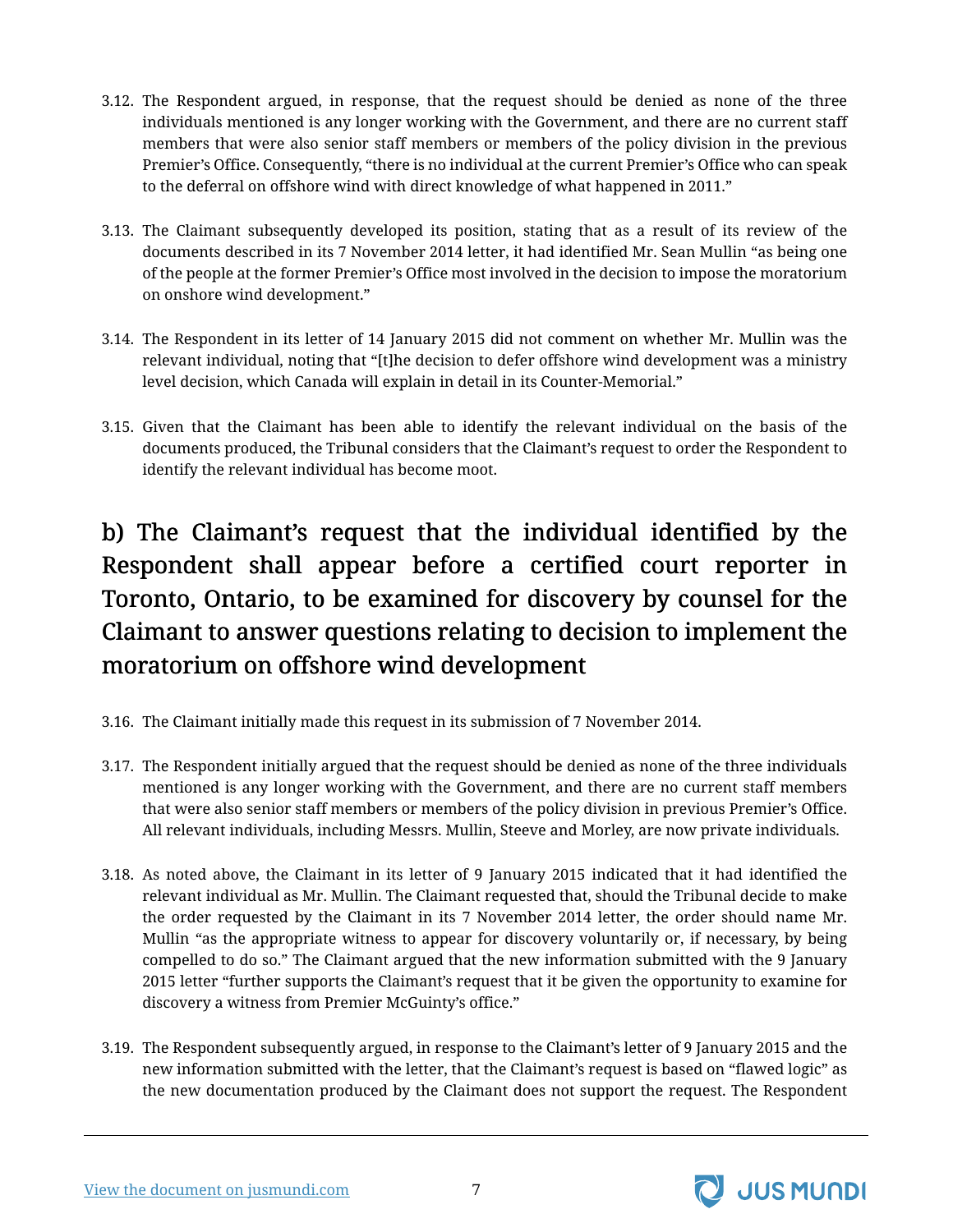also reiterated that the Claimant's request fell outside the jurisdiction of the Tribunal and was premature as the Respondent's Counter-Memorial had not yet been delivered.

3.20. The Tribunal notes that there is no dispute between the Parties that none of the relevant individuals, including Mr. Mullin, are currently employed by the Government of Canada. Consequently, since the individuals concerned cannot be considered to be under the control of the Respondent, the Claimant's request must be denied. The Tribunal does not have jurisdiction to order private individuals who are not under the control of the Respondent to appear for questioning.

## <span id="page-9-0"></span>c) The Claimant's request that if that individual will not appear voluntarily to be examined for discovery, the Tribunal grants the Claimant its approval to seek an order from the Ontario Superior Court of Justice for assistance in compelling the attendance of the individual

- 3.21. The Claimant's request was initially set out in its letter of 7 November 2014, as summarized above.
- 3.22. The Respondent argues that it would be premature for the Tribunal to grant the Claimant's request at this stage of the arbitration, as the Respondent has not yet had the opportunity to file its Counter-Memorial and the accompanying witness statements and expert reports. The Respondent indicated that the role of the Premier's Office in the establishment of the moratorium/deferral would be addressed in its upcoming submissions.
- 3.23. As noted above in Section 1, the Respondent filed its Counter-Memorial on 20 January 2015, together with supporting evidence, including witness statements. The Tribunal notes that there is no witness statement from Mr. Mullin among these materials. In the circumstances, the Tribunal grants its approval to the Claimant to seek an order from the competent Canadian Court for assistance in compelling the attendance of Mr. Mullin, should he not voluntarily appear for questioning when requested by the Claimant.

## <span id="page-9-1"></span>d) The Claimant's alternative request that the Tribunal order the Premier's Office to restore the available back-up tapes and search the restored documents for documents responsive to the Claimant's document request #25

- 3.24. The Claimant's request was initially set out in its letter of 7 November 2014, as summarized above.
- 3.25. The Respondent argues that the back-up tapes are not archival tapes but disaster relief tapes, and that their restoration would be too costly, time-consuming and uncertain.

[View the document on jusmundi.com](https://jusmundi.com/en/document/other/en-windstream-energy-llc-v-the-government-of-canada-procedural-order-no-3-wednesday-21st-january-2015) 8

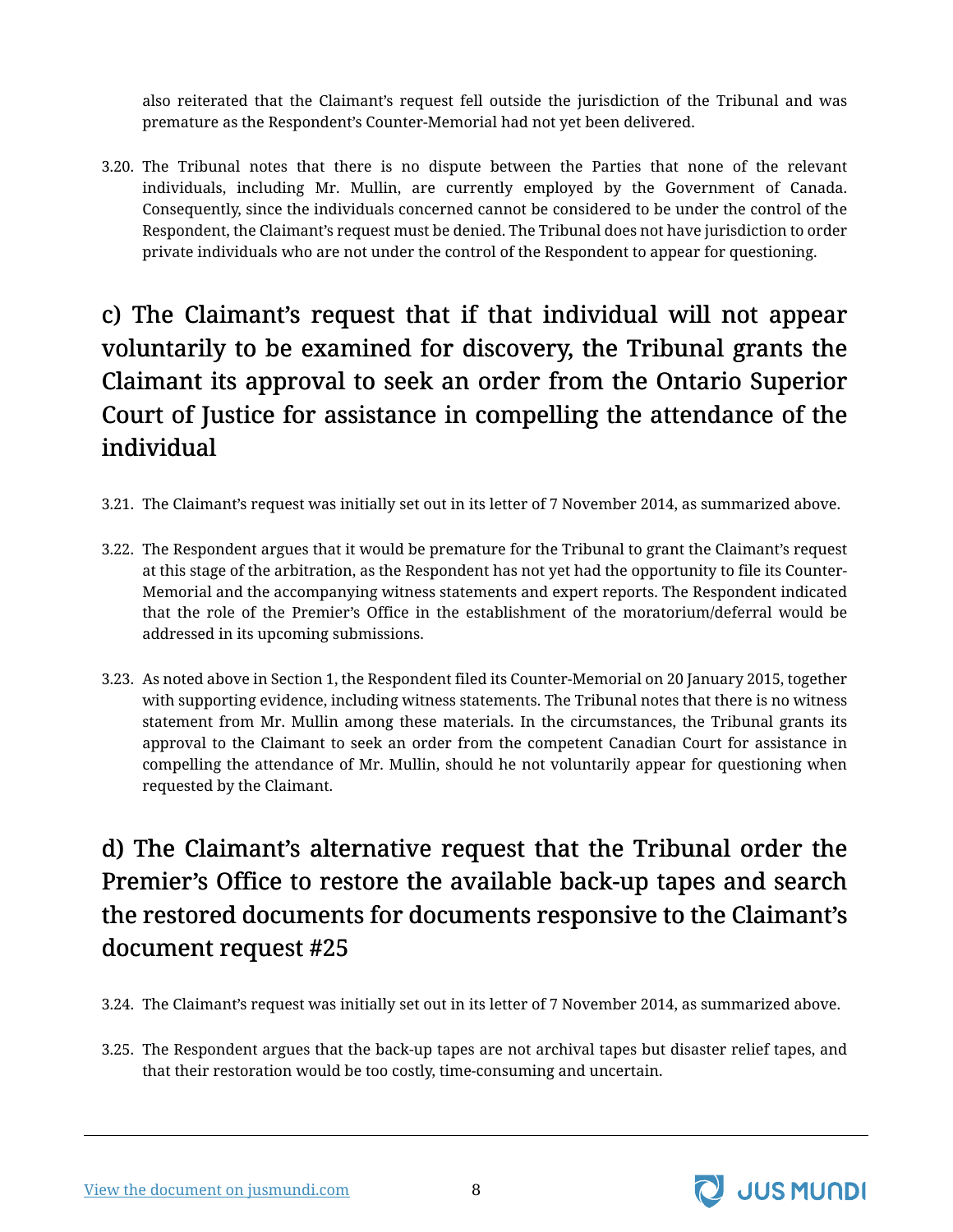3.26. The Claimant's request is denied. The Tribunal's decision is without prejudice to the Claimant's right to make a fresh request after the filing by the Respondent of its Counter-Memorial, subject to an offer to pay the cost of the search, should the Claimant consider that there is still a need for such a request, in view of the evidence submitted in support of the Counter-Memorial.

## <span id="page-10-0"></span>e) The Claimant's request that the Tribunal order the Respondent to disclose to the Claimant and to the Tribunal the search processes it used to identify the documents responsive to documents requests #22, 27, 28, 29, and 56

- 3.27. The Claimant's request was initially set out in its letter of 7 November 2014, as summarized above, and was further developed in its letter of 24 November 2014.
- 3.28. The Respondent argues that there has been no serious deficiency in the Respondent's production as there is no substantial discrepancy between the number of documents produced by the Respondent and the number of documents identified as responsive to Claimant's FIPPA requests; the latter numbers relate to the number of documents to be reviewed, not responsive documents as such. The Respondent also submits that the Claimant's request relates to privileged information.
- 3.29. The Claimant's request is denied as it would appear to cover privileged information, and in any event would not assist the Claimant in obtaining the relevant documents. The Tribunal also notes that the Claimant already appears to have all the relevant documents in its possession, as a result of the FIPPA process.

## <span id="page-10-1"></span>f) The Claimant's request that the Respondent identify and disclose to the Claimant and to the Tribunal the lacunae in its search processes that led to the above documents not being produced in response to document requests #22, 27, 28, 29, and 56

- 3.30. The Claimant's request was initially set out in its letter of 7 November 2014, as summarized above, and was further developed in its letter of 24 November 2014.
- 3.31. The Respondent objects to the Claimant's request on the same basis as it objects to the Claimant's request referred to in section e) above.
- 3.32. The Claimant's request is denied for the same reasons and on the same basis as the request discussed in section e) above.

### <span id="page-10-2"></span>g) The Claimant's request that the Respondent conduct further and

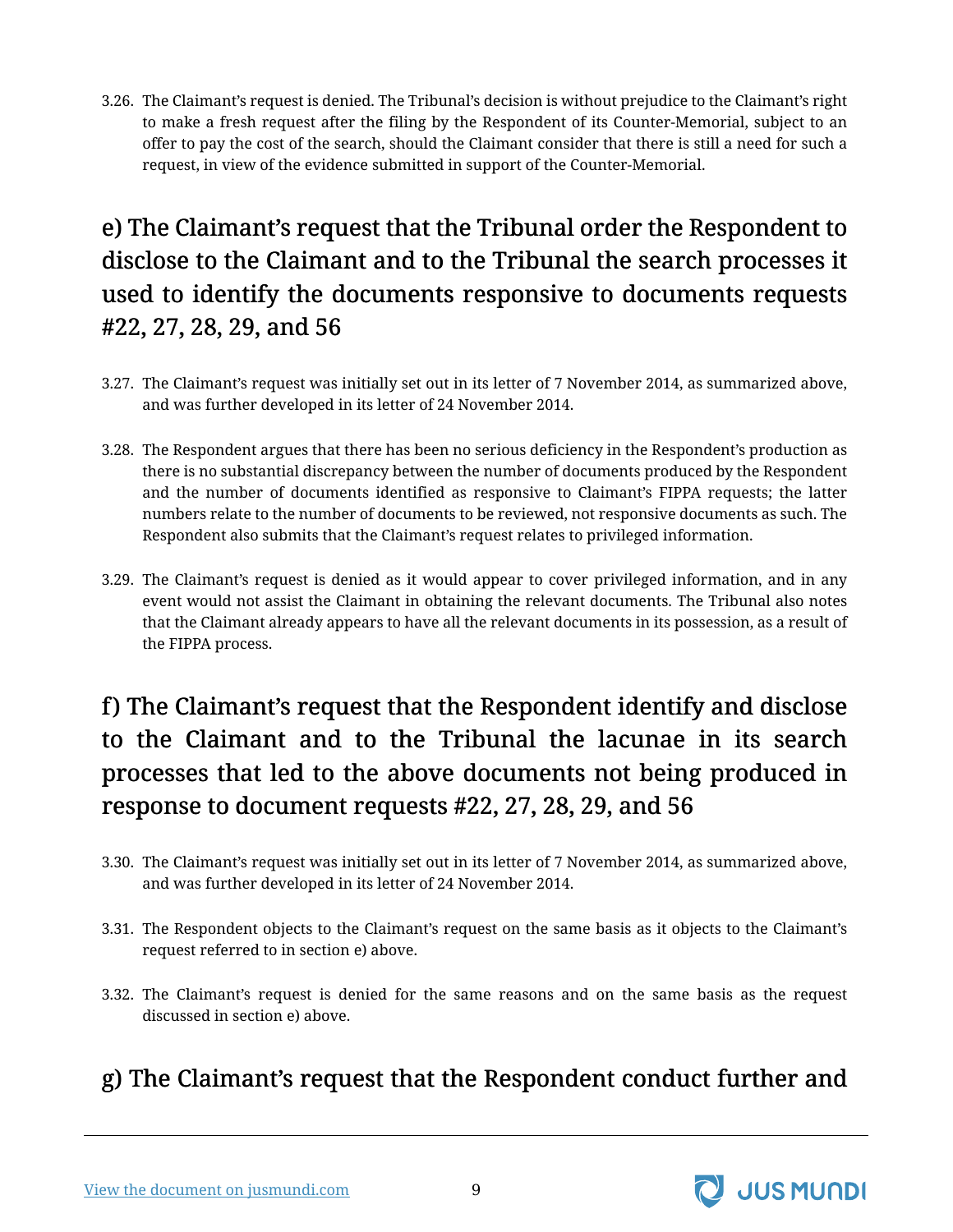## better searches for documents responsive to requests #22, 27, 28, 29, and 56 as may be agreed with the Claimant, or ordered by the Tribunal failing such agreement

- 3.33. The Claimant's request was initially set out in its letter of 7 November 2014, as summarized above, and was further developed in its letter of 24 November 2014.
- 3.34. The Respondent argues that only ten of the fourteen documents identified by the Claimant as responsive but not produced by the Respondent were inadvertently not produced; but this does not call into question the comprehensiveness of the Respondent's searches. The discrepancies are de minimis, given the number of documents produced by the Respondent (over 8,500 in response to the identified requests, i.e. the missing documents represent 0.12 per cent of the total number of documents produced).
- 3.35. The Claimant in its comments of 24 November 2014 states that the fourteen documents were provided as an example and arc not an exhaustive list of all documents that the Claimant has received through the FIPPA process. According to the Claimant, there are 33 additional responsive documents that were included as exhibits to the Memorial received through the FIPPA process, but that were not included in the Respondent's productions, as well as hundreds of other responsive documents that were not exhibited by the Claimant and a large number of further potentially responsive documents that have recently been identified through the FIPPA process but not yet provided to the Claimant.
- 3.36. The Respondent in its comments of 28 November 2014 states that there are only 28 additional documents identified by the Claimant (as five of the 33 mentioned by the Claimant appear to have been listed twice), and only nineteen of these were responsive. Moreover, according to the Respondent, the fact that the Claimant has not relied on any of these documents in its Memorial shows they are not relevant to its claims.
- 3.37. The Tribunal notes that the Claimant already has in its possession, or will have as a result of the FIPPA process, any relevant documents that may not have been produced. In the circumstances, and in the absence of any evidence of systematic withholding of evidence or lack of good faith on the part of the Respondent, further and better searches would not appear to serve a purpose. Accordingly, the Claimant's request is denied.

### <span id="page-11-0"></span>4 The Tribunal's decision

- 4.1. In light of the above, the Tribunal decides as follows: a) The Claimant's request that the Respondent be ordered to disclose the identity of the individual from the Premier's Office who was most directly involved with the decision to implement the moratorium on offshore wind development is dismissed as moot;
	- b) The Claimant's request that the individual identified by the Claimant shall appear before a

[View the document on jusmundi.com](https://jusmundi.com/en/document/other/en-windstream-energy-llc-v-the-government-of-canada-procedural-order-no-3-wednesday-21st-january-2015) 10